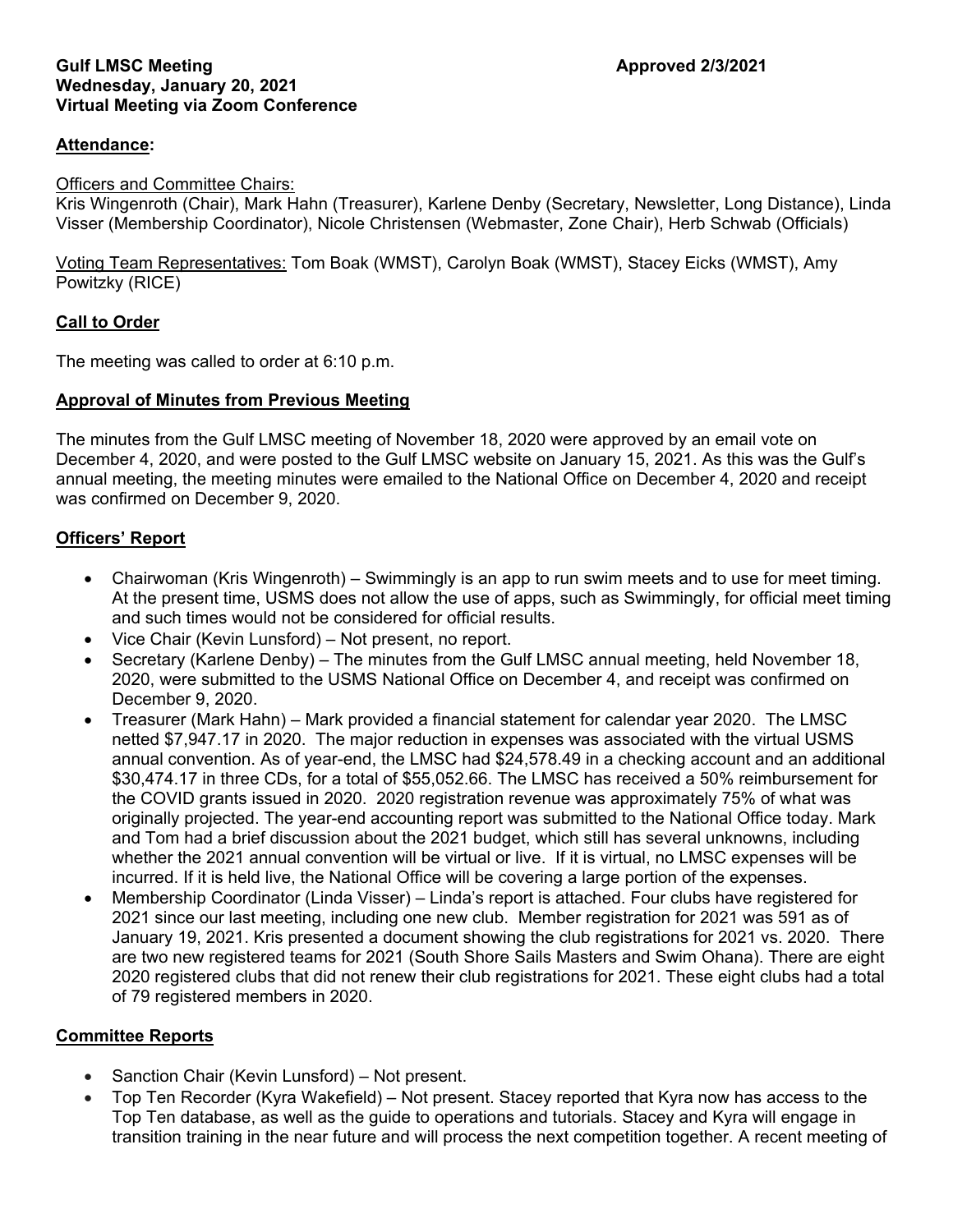the Top Ten Committee discussed coordination of goals with the National Board of Directors going forward.

- Communications (Karlene Denby) Karlene is working on the Winter 2021 newsletter. It will be abbreviated, due to lack of news. It will include a workout, a nutrition article, an article about the 2020 Emmett Hines award recipients, and information about the 2021 Gulf Swim University event.
- Webmaster (Nicole Christensen) Nicole updated the Gulf website with information about the 2021 Gulf Swim University and the November 18, 2020 meeting minutes.
- Coaches (Bruce Rollins) not present. No report
- Fitness (Rebecca Tompkins) not present. Kris reported that the 2021 Gulf Swim University event is on the Gulf website and will run from January 1 to April 30, 2021.
- Officials (Herb Schwab) no report.
- Open Water (Karlene Denby) Karlene reported that she has stepped down as co-event director for the 2021 Swim Across America open water event. She will still be involved as a team captain, and as a liaison between SAA and the Gulf LMSC. The 2021 SAA event has been postponed, with a new tentative date of October 16, 2021. Nicole lamented USMS's lack of emphasis on open water events, citing the USMS website's missing information regarding the 2021 open water national championships. This evolved into a discussion about other problems with the USMS website. Kris stated that she would contact USMS CEO Dawson Hughes to relay our concerns about the website.

### **South Central Zone Report**

 South Central Zone (Nicole Christensen) – Nicole's highest priority is holding a multi-venue SCY Zone Championship meet. One venue in each LMSC would be necessary to make the meet a reality. This will be discussed in more detail under unfinished business. There have been leadership changes in the North Texas LMSC. Bobby Patten is the new LMSC chair, and Susan Hengstenberg is the new LMSC vice-chair.

#### **Unfinished Business**

- 2021 multi-venue SCY Zone Championship meet: Further to the discussion initiated by Nicole in her South Central Zone report, there will need to be a sanctioned meet held in all of the Zone's LMSCs in order to have a Zone Championship. All of the LMSC meets will need to be scheduled within the same ten-day window. The order of events and meet format would be the same for all of the meets. Nicole recommended that the pools within each LMSC need to be reasonable quality pools, not necessarily top-notch venues. As of today's meeting, the USMS Spring National Championship has not been canceled or postponed. The Zone Championship meet should be held 2-3 weeks prior to Nationals. If the National Championship gets rescheduled, the Zone meet date can change as well. Presently, the proposed date range for the Zone Championship meet would be April 9-18. Stacey has been scouting out venues within the Gulf LMSC, including Klein HS, Katy ISD and Fort Bend ISD. Stacey will be filling out a request form with Klein HS for the weekend of April 17-18. If all of the Zone LMSCs are unable to secure a venue and hold a competition, there will still be a spring SCY meet in our LMSC.
- **MSA The LMSC is committed to holding a Gulf/Zone Championship meet and will provide support to the meet.**

# **New Business**

- The 2021 Swim University is under way, and an announcement is on the website
- All teams should review their USMS Places to Swim entry and update if needed. Teams need to make sure their webpage is accurate and includes any changes due to COVID.

# **Upcoming Events**

There are currently no upcoming events on the schedule.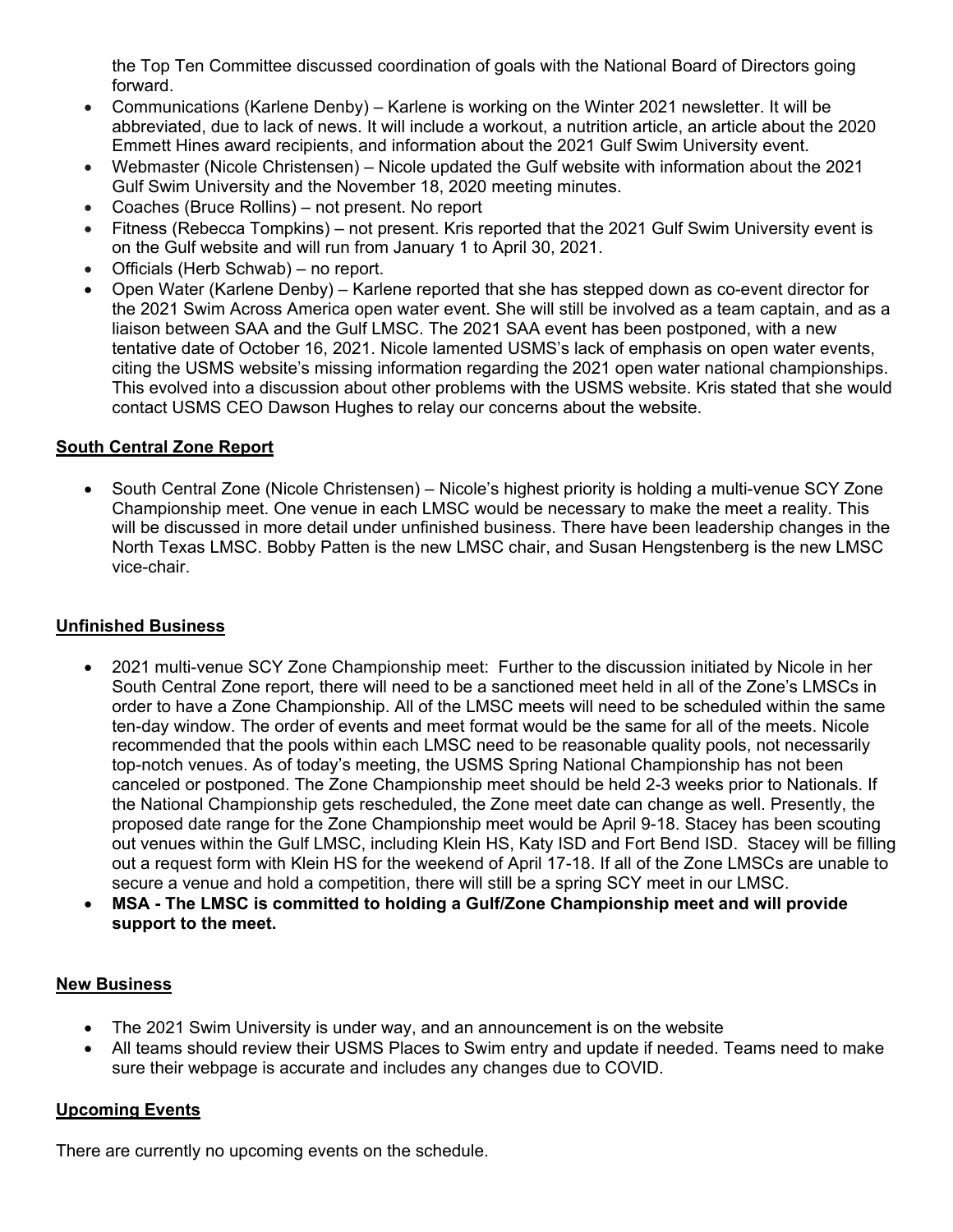# **Next Meeting**

The next meeting will be held on Wednesday, February 24 at 6:00 p.m. (virtually).

The meeting was adjourned at 7:32 p.m.

Respectfully submitted, Karlene Denby, Secretary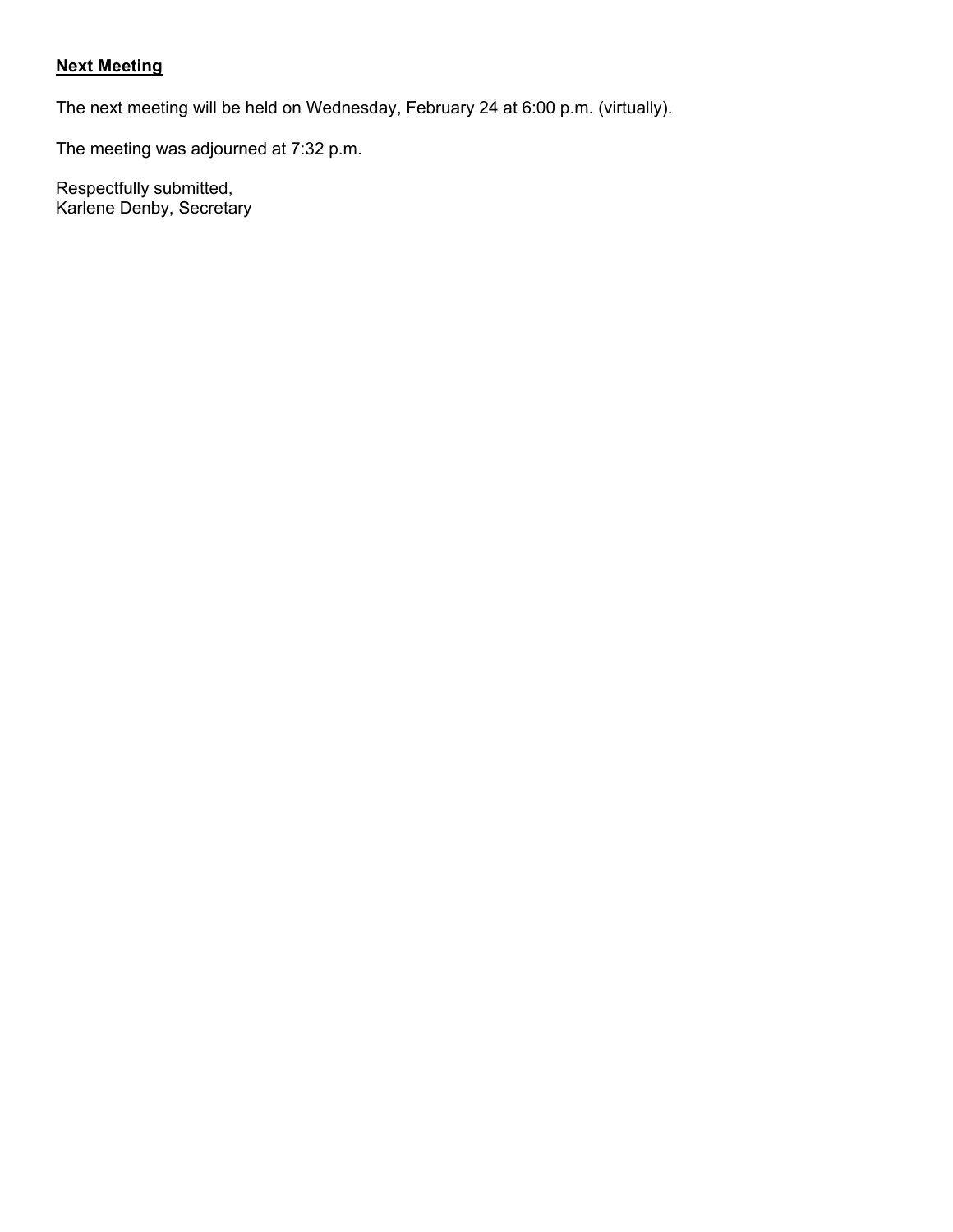Gulf Local Masters Swim Committee (LMSC) of United States Masters Swimming, Inc.

aka: Gulf Masters Swim Committee (GMSC)

# Membership Coordinator Report January 19, 2021

# *Gulf 2021 at 1/19/2021*

• 591 Members Registered 301 Men 290 Women

# *Gulf 2020 at 10/31/2020*

• 1,008 Members Registered 526 Men 482 Women

# *Gulf Clubs*

 19 registered clubs for 2021 25 registered clubs for 2020

 58 self-identified coaches for 2021 87 self-identified coaches for 2020

**GMSC Membership Count by Club to 1/19/2021 2021 Memberships**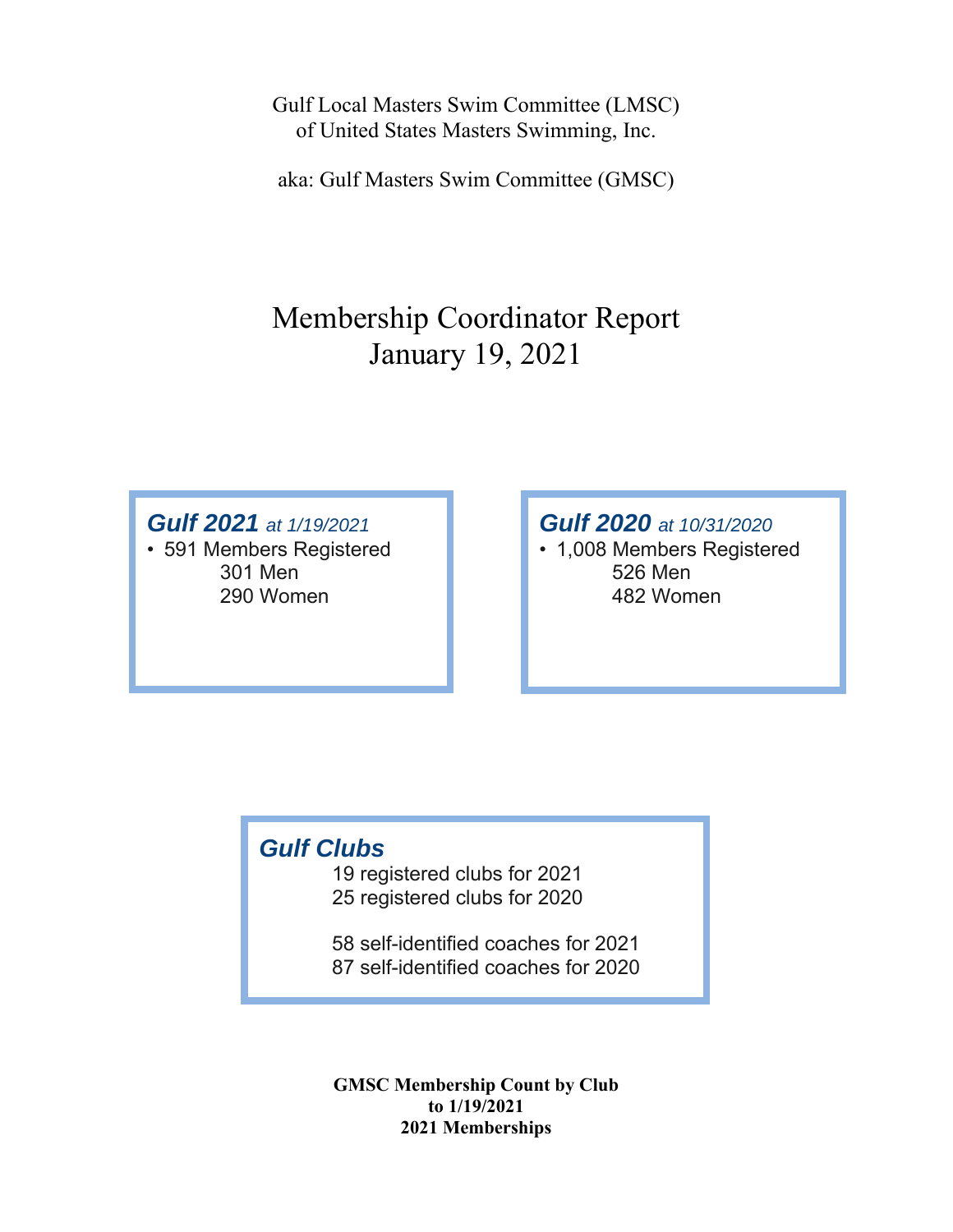|                  | October 31 Year-End                        |                 |                |                 |                 |                 |                |                  |                  |                   |  |                       |             |
|------------------|--------------------------------------------|-----------------|----------------|-----------------|-----------------|-----------------|----------------|------------------|------------------|-------------------|--|-----------------------|-------------|
| Club             | 2012                                       | 2013            | 2014           | 2015            | 2016            | 2017            | 2018           | 2019             | 2020             | 1/19/2021<br>2021 |  | Variance (YE 21 v 20) |             |
| <b>CFSC</b>      | 73                                         | $\overline{88}$ | 104            | 121             | 148             | 145             | 130            | 100              | 67               | 32                |  | Count<br>$-35$        | %<br>$-52%$ |
| COOG             | 118                                        | 145             | 175            | 188             | 229             | 196             | 182            | 175              | 165              | 102               |  | $-63$                 | $-38%$      |
| <b>DADS</b>      | 6                                          | 15              | 20             | $\overline{14}$ | 20              | 16              | 22             | 24               | 19               | 15                |  | $-4$                  | $-21%$      |
| <b>ETEX/AMBU</b> | 12                                         | 7               | 7              | 8               | 14              | 10              | 10             | 7                | 6                | 5                 |  | -1                    | $-17%$      |
| <b>FBMS</b>      | 52                                         | 51              | 55             | 61              | 53              | 49              | 45             | 30               | 22               | 15                |  | -7                    | $-32%$      |
| <b>FCST</b>      | 114                                        | 101             | 113            | 101             | 85              | 78              | 70             | 81               | 73               | 60                |  | $-13$                 | $-18%$      |
| <b>HOST</b>      | 9                                          | 15              | 13             | $\overline{12}$ | 10              | $\overline{8}$  | 6              | 7                | 4                | 2                 |  | -2                    | $-50%$      |
| <b>KAMS</b>      | 18                                         | 23              | 26             | 24              | 25              | 19              | 20             | 24               | 29               | $\overline{16}$   |  | $-13$                 | -45%        |
| <b>MACA</b>      | 26                                         | 35              | 40             | 35              | 26              | 25              | 20             | 19               | $\overline{21}$  | $\overline{11}$   |  | $-10$                 | $-48%$      |
| <b>MKST</b>      |                                            |                 |                |                 |                 |                 |                |                  | $\overline{2}$   | $\overline{1}$    |  | $-1$                  | $-50%$      |
| <b>MOB</b>       | 14                                         | 14              | 10             | 12              | 26              | 14              | 16             | 13               | 7                | $\overline{4}$    |  | -3                    | $-43%$      |
| <b>RICE</b>      | 136                                        | 128             | 153            | 165             | 142             | 146             | 146            | 150              | 131              | 71                |  | $-60$                 | -46%        |
| <b>SCAT</b>      |                                            |                 | $\mathbf{1}$   | 18              | 39              | 15              | 5              | 5                | $\overline{5}$   | $\overline{2}$    |  | $-3$                  | $-60%$      |
| <b>SHAC</b>      |                                            |                 |                |                 |                 | 1               |                |                  | $\overline{2}$   |                   |  |                       |             |
| <b>SPAM</b>      | 26                                         | 20              | 30             | 31              | 26              | $\overline{31}$ | 25             | 25               | 25               | 23                |  | $-2$                  | $-8%$       |
| <b>SSSMS</b>     | 5                                          | $\overline{2}$  | 8              | 11              | 13              | 16              | 18             | 12               |                  | 1                 |  | $\mathbf{1}$          |             |
| <b>SWIMM</b>     |                                            |                 |                |                 |                 |                 |                | $\overline{c}$   |                  | 3                 |  | 3                     |             |
| SWYM             | 17                                         | 21              | 21             | 26              | 23              | 24              | 21             | 21               | 18               | 6                 |  | $-12$                 | $-57%$      |
| UNAT/UC25        | 90                                         | 101             | 114            | 134             | 126             | 138             | 172            | 155              | 152              | 99                |  | $-53$                 | $-35%$      |
| <b>WMST</b>      | 274                                        | 225             | 217            | 215             | 235             | 215             | 203            | $\overline{217}$ | 181              | 123               |  | $-58$                 | $-32%$      |
|                  |                                            |                 |                |                 |                 |                 |                |                  |                  |                   |  |                       |             |
| <b>COPM</b>      | $\overline{17}$                            | 17              | 15             | 15              | 9               | 6               | 3              |                  |                  |                   |  |                       |             |
| <b>EPRC</b>      | 6                                          | 3               | $\overline{2}$ | 4               | 4               | 3               | 1              |                  |                  |                   |  |                       |             |
| <b>GTSC</b>      |                                            |                 |                | $\overline{0}$  | 4               |                 |                |                  |                  |                   |  |                       |             |
| <b>H2O</b>       | 13                                         | 8               | 6              | 5               | 7               | 3               |                |                  |                  |                   |  |                       |             |
| <b>HRCS</b>      | 5                                          | 3               | 3              | 2               | 4               | 4               | 3              | 4                |                  |                   |  |                       |             |
| <b>HSCM</b>      |                                            | $\mathbf{1}$    | 4              | 4               | $\overline{4}$  | $\overline{4}$  |                |                  |                  |                   |  |                       |             |
| <b>LJAC</b>      |                                            |                 |                |                 |                 |                 | 1              |                  |                  |                   |  |                       |             |
| LTHO(wog)        |                                            |                 |                | $\overline{5}$  | 3               | $\overline{5}$  | $\overline{3}$ | $\overline{5}$   | $\overline{4}$   |                   |  | $-4$                  | $-100%$     |
| <b>MAMC</b>      | 3                                          | 48              | 73             | 86              | 79              | 56              | 38             | 22               |                  |                   |  |                       |             |
| <b>MTM</b>       |                                            |                 |                |                 | $\overline{3}$  | $\bf 8$         | 10             | $\overline{9}$   | $\boldsymbol{6}$ |                   |  | -6                    | $-100%$     |
| <b>NCAM</b>      | 23                                         | $\overline{21}$ | 32             | 35              | 39              | 30              | 31             | 35               | $\overline{22}$  |                   |  | $-22$                 | $-100%$     |
| <b>PACK</b>      | 29                                         | 26              | 21             | $\overline{25}$ | $\overline{28}$ | $\overline{35}$ | 10             | 6                |                  |                   |  |                       |             |
| <b>PEAQ</b>      |                                            |                 |                |                 | $\mathbf{1}$    | 19              | 3              |                  |                  |                   |  |                       |             |
| <b>ROCC</b>      |                                            |                 |                |                 | $\overline{0}$  | 15              | 14             | 13               | $\overline{7}$   |                   |  | $-7$                  | $-100%$     |
| <b>SHRK</b>      | $\overline{2}$                             | 12              | $\overline{7}$ | 5               | 3               |                 |                |                  |                  |                   |  |                       |             |
| <b>SSCGU</b>     |                                            |                 |                |                 |                 |                 |                | $\overline{6}$   | $\overline{9}$   |                   |  | -9                    | $-100%$     |
| <b>STFF</b>      | 16                                         | $\overline{25}$ | 45             | 48              |                 |                 |                |                  |                  |                   |  |                       |             |
| <b>TFMS</b>      | 15                                         | $\overline{8}$  | 26             | $\overline{33}$ | 27              | 10              |                |                  |                  |                   |  |                       |             |
| <b>TFY</b>       | $\overline{6}$                             | 13              | $\overline{9}$ | $\overline{7}$  | 13              | 14              | $\overline{6}$ | $6\overline{6}$  | $\overline{5}$   |                   |  | $-5$                  | $-100%$     |
| <b>TLM</b>       |                                            |                 |                | 14              |                 |                 |                |                  |                  |                   |  |                       |             |
| <b>UH20</b>      |                                            |                 |                |                 | $\overline{21}$ | 30              | 26             | $\overline{27}$  | 24               |                   |  | $-24$                 | $-100%$     |
| <b>VSCY</b>      |                                            |                 |                |                 |                 |                 |                |                  | $\overline{2}$   |                   |  | $-2$                  | $-100%$     |
| <b>WHY</b>       | 4                                          | $\overline{7}$  | 5              | 5               | 7               |                 | 3              | $\overline{2}$   |                  |                   |  |                       |             |
| <b>WSMC</b>      | 15                                         | 13              | 16             | 14              | 9               | $\overline{7}$  |                |                  |                  |                   |  |                       |             |
| <b>TOTAL</b>     | 1.144                                      | 1,196           | 1.371          | 1,483           | 1,505           | 1,395           | 1,263          | 1,263            | 1,008            | 591               |  | $-417$                | $-41%$      |
|                  |                                            |                 |                |                 |                 |                 |                |                  |                  |                   |  |                       |             |
|                  | = clubs that have not yet renewed for 2021 |                 |                |                 |                 |                 |                |                  |                  |                   |  |                       |             |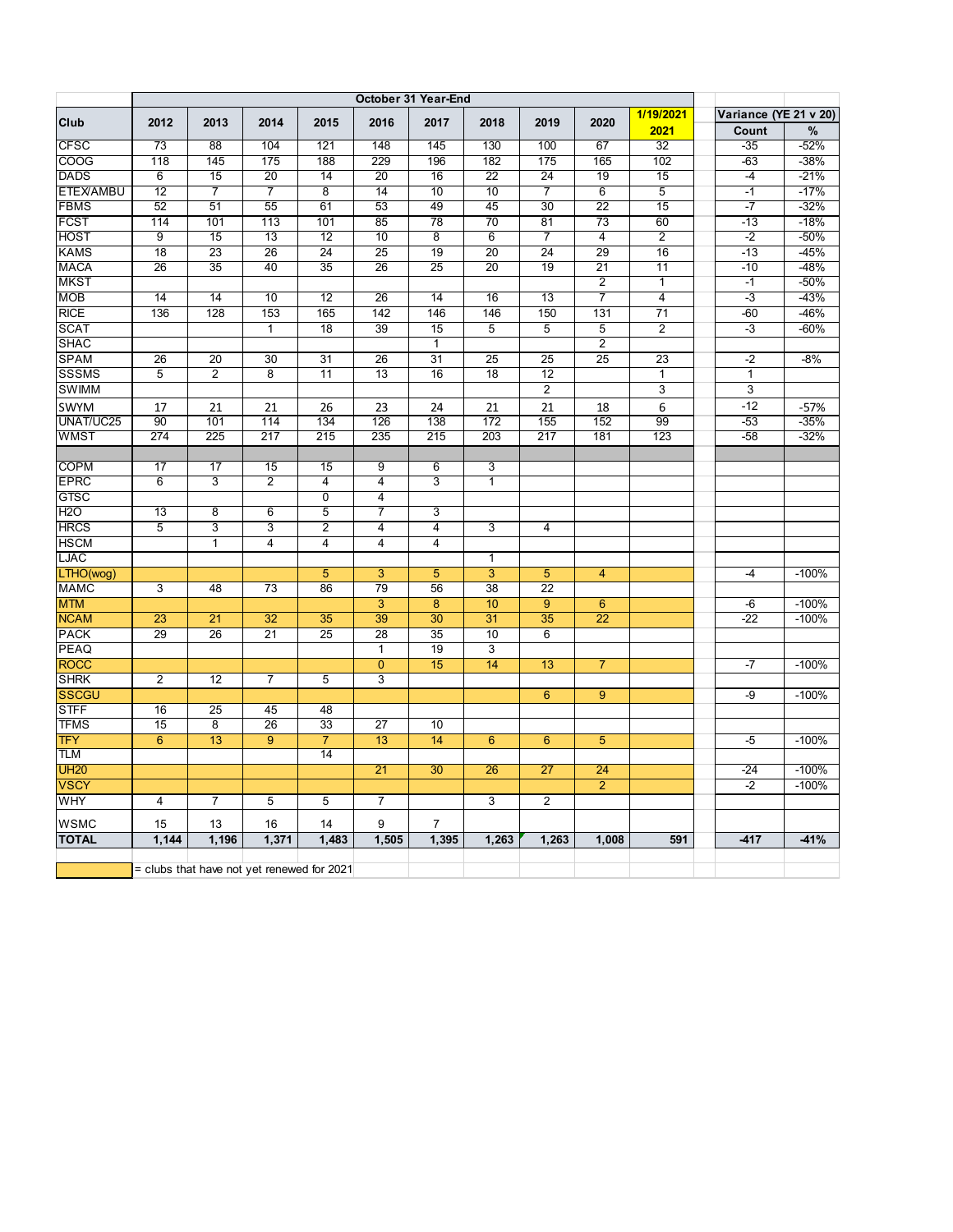|            | Year-To-Date registrations |       |       |       |       |       |       |       |       |      |                   |  |
|------------|----------------------------|-------|-------|-------|-------|-------|-------|-------|-------|------|-------------------|--|
|            | 2012                       | 2013  | 2014  | 2015  | 2016  | 2017  | 2018  | 2019  | 2020  | 2021 |                   |  |
| Nov        | 242                        | 228   | 232   | 208   | 242   | 301   | 251   | 226   | 189   | 137  |                   |  |
| <b>Dec</b> | 585                        | 557   | 642   | 693   | 656   | 757   | 622   | 614   | 536   | 494  |                   |  |
| Jan        | 774                        | 779   | 912   | 1,012 | 949   | 1,020 | 895   | 838   | 751   | 591  | through 1/19/2021 |  |
| Feb        | 838                        | 836   | 1,004 | 1,113 | 1,080 | 1,102 | 973   | 908   | 814   |      |                   |  |
| Mar        | 878                        | 913   | 1,061 | 1,165 | 1,152 | 1,155 | 1,020 | 948   | 838   |      |                   |  |
| Apr        | 915                        | 970   | 1,112 | 1,210 | 1,187 | 1,192 | 1,057 | 991   | 838   |      |                   |  |
| May        | 968                        | 1,022 | 1,156 | 1,262 | 1,235 | 1,239 | 1,103 | 1,021 | 881   |      |                   |  |
| Jun        | 1,028                      | 1,091 | 1,215 | 1,348 | 1,323 | 1,295 | 1,145 | 1,071 | 922   |      |                   |  |
| Jul        | 1,080                      | 1,123 | 1,274 | 1,386 | 1,362 | 1,331 | 1,192 | 1,104 | 946   |      |                   |  |
| Aug        | 1,117                      | 1,151 | 1,298 | 1,424 | 1,417 | 1,365 | 1,235 | 1,145 | 975   |      |                   |  |
| Sep        | 1,168                      | 1,207 | 1,361 | 1,471 | 1,471 | 1,391 | 1,260 | 1,188 | 991   |      |                   |  |
| Oct        | 1,180                      | 1,218 | 1,384 | 1,484 | 1,505 | 1,417 | 1,263 | 1,202 | 1,008 |      |                   |  |